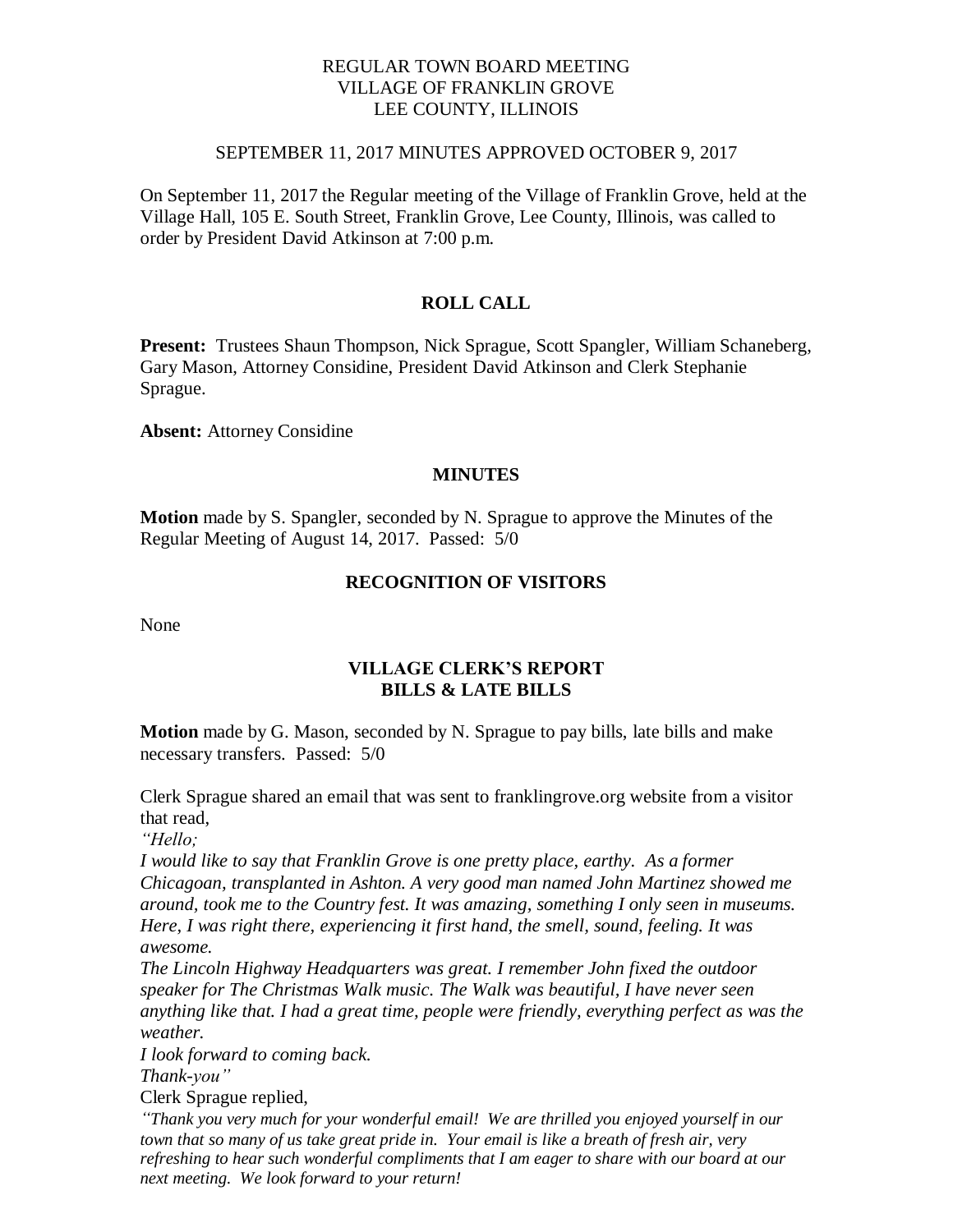*If you are looking for some thrilling entertainment, our next big attraction is our Haunted Zombie Ride at the Historic Chaplain Creek on October 27th or October 28th from 7-11pm! Thanks again and have a great day!"*

President Atkinson commended all the volunteers of the various committees and organizations that put on the big attractions in Franklin Grove.

Clerk Sprague reported at a previous meeting Helen Gellert asked what the anniversary date for Franklin Grove is. Clerk Sprague found the anniversary date to be 1835.

#### **POLICE REPORT**

Miles on the police car  $-691$ Complaints/Calls for Service – 12 Traffic  $Stop - 1$ Traffic Warning  $-1$ Ordinance Warning - 2 House Check  $-2$ Investigation  $-1$ 

# **LEGAL ISSUES (Attorney Considine)**

None

#### **GENERAL ISSUES**

President Atkinson provided everyone with a copy of the easement for sewer agreement with the First National Bank in Amboy for a drive-up. Trustee Schaneberg asked if we could ask them to replace the existing tile with PVC prior to construction. President Atkinson said he would ask them to make the suggested PVC upgrade.

After discussion regarding costs of repair in the agreement, it was determined the following line should be removed from Section 2c; If in the process of accessing and/or maintaining the Manhole or the Line, the Village removes concrete, blacktop, or any other surface that is part of the Drive-Through, the Village will repair and/or replace the concrete, blacktop, or other surface at the Village's cost.

**Motion** made by N. Sprague, seconded by S. Spangler to accept the Modification of Easement for Sewer with the following line removed from Section 2c; If in the process of accessing and/or maintaining the Manhole or the Line, the Village removes concrete, blacktop, or any other surface that is part of the Drive-Through, the Village will repair and/or replace the concrete, blacktop, or other surface at the Village's cost. Passed: 5/0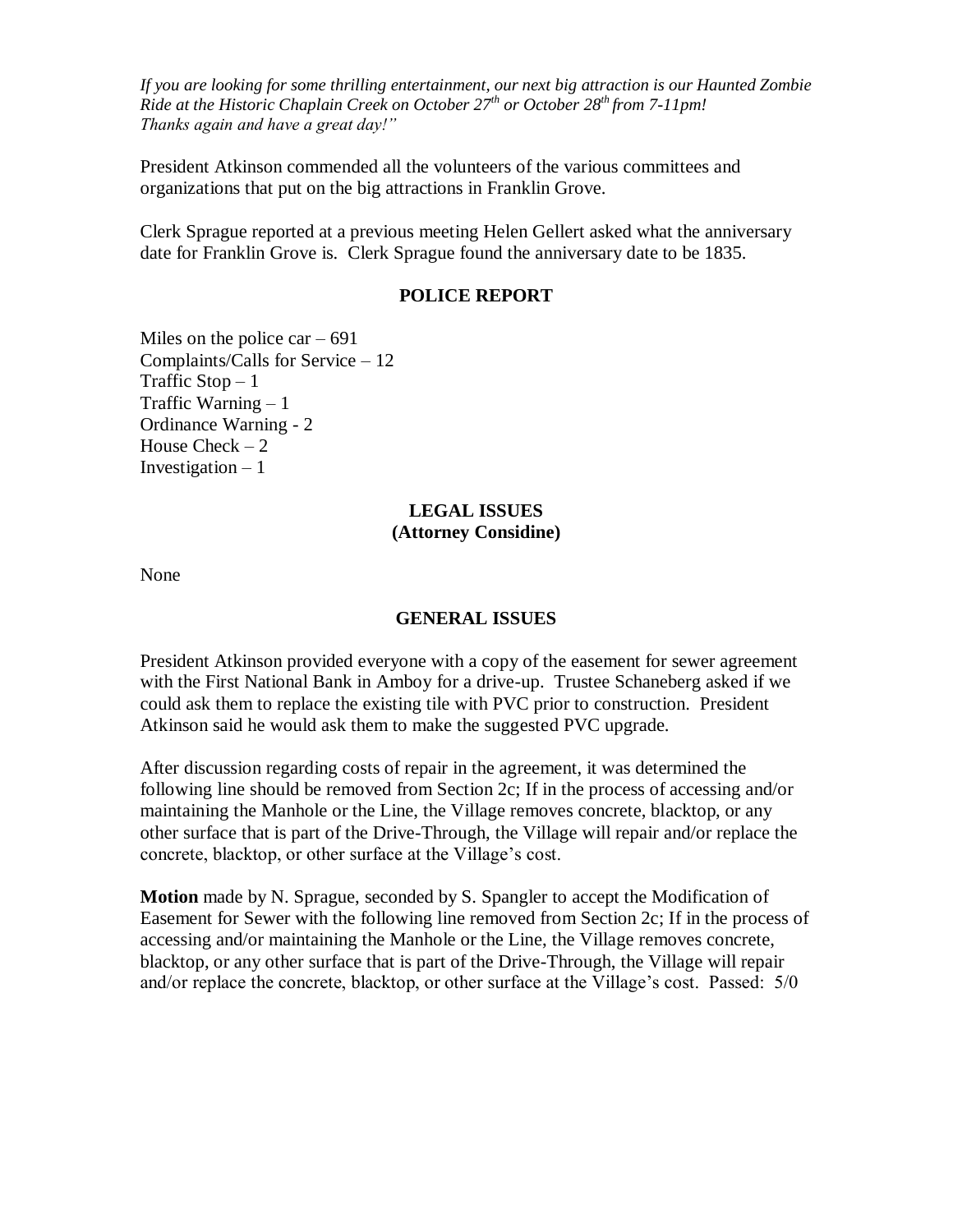# C**OMMITTEE REPORTS**

# **STREETS & ALLEYS**

President Atkinson appointed Nick Sprague as our interim Streets and Alleys chairman.

### **WATER & SEWER**

(W. Schaneberg Chairman)

Trustee Schaneberg advised the new pumps have been installed, new pumps should help with plugging and we haven't had any issues since they have been installed.

President Atkinson advised the board he, W. Schaneberg and Roger Warrenfeltz met with John Stenzel to discuss the water and sewer position. Mr. Stenzel is looking for more on the benefits side than we have to offer. He hasn't declined, but hasn't accepted the position at this time.

# **COMMUNITY DEVELOPMENT**

(G. Mason Chairman)

Trustee Mason provided the board with some information on Community Heart and Soul community program for the board to review to get their thoughts on if it's something they would be interested in pursuing.

### **PROPERTIES**

(N. Sprague Chairman)

Trustee Sprague advised the chipper had to be taken back in for repairs, the bolts were sheared off, parts are hard to find, may need to look into upgrading our chipper. Trustee Thompson advised the board the chipper isn't covered under the insurance.

Trustee Thompson inquired if the leaf vac is ready to go. Trustee Sprague said he will check to make sure it's ready to go.

Trustee Sprague advised the board he hasn't ordered the village trees from McCormick's yet.

# **FINANCE AND INSURANCE COMMITTEE**

(S. Thompson Chairman)

None

### **TOURISM**

(S. Spangler Chairman)

Trustee Spangler advised the board the intergovernmental agreement between the Village and AFC School district for construction and use of two sand volleyball courts has been signed and gave a signed copy to Clerk Sprague.

Trustee Spangler said the Zombie Ride event is coming up October  $27<sup>th</sup>$  and  $28<sup>th</sup>$ .